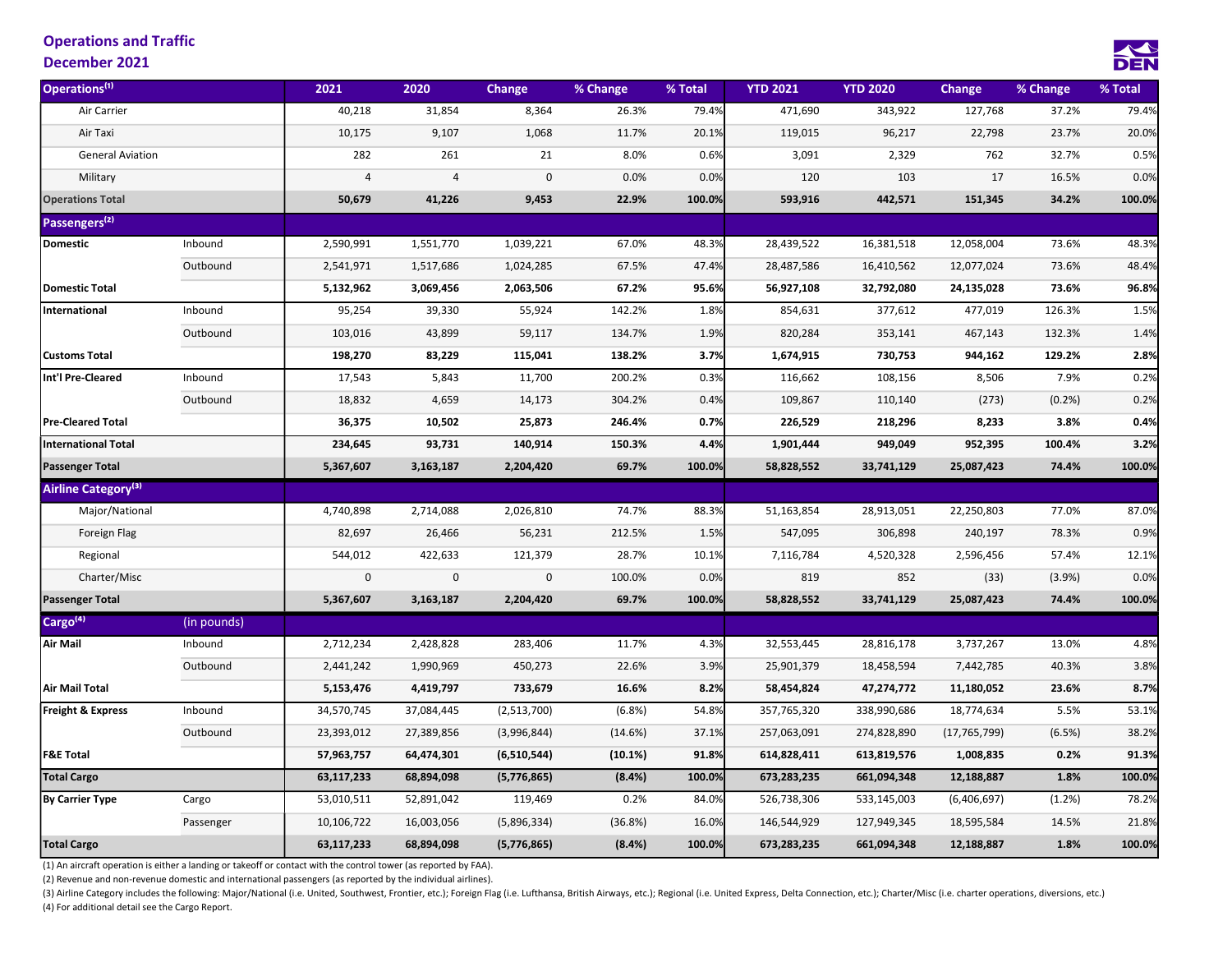### Operations and Traffic

### December 2021



| Operations <sup>(1)</sup>       |             | 2021       | 2019           | Change         | % Change    | % Total | <b>YTD 2021</b> | <b>YTD 2019</b> | Change         | % Change  | % Total |
|---------------------------------|-------------|------------|----------------|----------------|-------------|---------|-----------------|-----------------|----------------|-----------|---------|
| Air Carrier                     |             | 40,218     | 40,751         | (533)          | (1.3%)      | 79.4%   | 471,690         | 487,725         | (16, 035)      | (3.3%)    | 79.4%   |
| Air Taxi                        |             | 10,175     | 13,595         | (3,420)        | (25.2%)     | 20.1%   | 119,015         | 148,223         | (29, 208)      | (19.7%)   | 20.0%   |
| <b>General Aviation</b>         |             | 282        | 364            | (82)           | (22.5%)     | 0.6%    | 3,091           | 4,059           | (968)          | (23.8%)   | 0.5%    |
| Military                        |             | 4          | $\overline{2}$ | $\overline{2}$ | 100.0%      | 0.0%    | 120             | 91              | 29             | 31.9%     | 0.0%    |
| <b>Operations Total</b>         |             | 50,679     | 54,712         | (4,033)        | (7.4%)      | 100.0%  | 593,916         | 640,098         | (46, 182)      | (7.2%)    | 100.0%  |
| Passengers <sup>(2)</sup>       |             |            |                |                |             |         |                 |                 |                |           |         |
| <b>Domestic</b>                 | Inbound     | 2,590,991  | 2,782,500      | (191, 509)     | (6.9%)      | 48.3%   | 28,439,522      | 32,903,335      | (4,463,813)    | (13.6%)   | 48.3%   |
|                                 | Outbound    | 2,541,971  | 2,727,049      | (185,078)      | (6.8%)      | 47.4%   | 28,487,586      | 32,937,169      | (4,449,583)    | (13.5%)   | 48.4%   |
| <b>Domestic Total</b>           |             | 5,132,962  | 5,509,549      | (376, 587)     | (6.8%)      | 95.6%   | 56,927,108      | 65,840,504      | (8,913,396)    | (13.5%)   | 96.8%   |
| International                   | Inbound     | 95,254     | 99,148         | (3,894)        | (3.9%)      | 1.8%    | 854,631         | 1,081,058       | (226, 427)     | (20.9%)   | 1.5%    |
|                                 | Outbound    | 103,016    | 104,210        | (1, 194)       | (1.1%)      | 1.9%    | 820,284         | 1,056,207       | (235, 923)     | (22.3%)   | 1.4%    |
| <b>Customs Total</b>            |             | 198,270    | 203,358        | (5,088)        | (2.5%)      | 3.7%    | 1,674,915       | 2,137,265       | (462, 350)     | (21.6%)   | 2.8%    |
| Int'l Pre-Cleared               | Inbound     | 17,543     | 38,688         | (21, 145)      | (54.7%)     | 0.3%    | 116,662         | 518,356         | (401, 694)     | (77.5%)   | 0.2%    |
|                                 | Outbound    | 18,832     | 37,364         | (18, 532)      | (49.6%)     | 0.4%    | 109,867         | 519,578         | (409, 711)     | (78.9%)   | 0.2%    |
| <b>Pre-Cleared Total</b>        |             | 36,375     | 76,052         | (39, 677)      | (52.2%)     | 0.7%    | 226,529         | 1,037,934       | (811, 405)     | (78.2%)   | 0.4%    |
| <b>International Total</b>      |             | 234,645    | 279,410        | (44, 765)      | (16.0%)     | 4.4%    | 1,901,444       | 3,175,199       | (1, 273, 755)  | (40.1%)   | 3.2%    |
| <b>Passenger Total</b>          |             | 5,367,607  | 5,788,959      | (421, 352)     | (7.3%)      | 100.0%  | 58,828,552      | 69,015,703      | (10, 187, 151) | (14.8%)   | 100.0%  |
| Airline Category <sup>(3)</sup> |             |            |                |                |             |         |                 |                 |                |           |         |
| Major/National                  |             | 4,740,898  | 4,907,824      | (166, 926)     | (3.4%)      | 88.3%   | 51,163,854      | 58,541,753      | (7, 377, 899)  | (12.6%)   | 87.0%   |
| Foreign Flag                    |             | 82,697     | 107,227        | (24, 530)      | (22.9%)     | 1.5%    | 547,095         | 1,375,582       | (828, 487)     | (60.2%)   | 0.9%    |
| Regional                        |             | 544,012    | 773,345        | (229, 333)     | (29.7%)     | 10.1%   | 7,116,784       | 9,094,829       | (1,978,045)    | (21.7%)   | 12.1%   |
| Charter/Misc                    |             | $\pmb{0}$  | 563            | (563)          | $(100.0\%)$ | 0.0%    | 819             | 3,539           | (2,720)        | (76.9%)   | 0.0%    |
| <b>Passenger Total</b>          |             | 5,367,607  | 5,788,959      | (421, 352)     | (7.3%)      | 100.0%  | 58,828,552      | 69,015,703      | (10, 187, 151) | (14.8%)   | 100.0%  |
| Cargo <sup>(4)</sup>            | (in pounds) |            |                |                |             |         |                 |                 |                |           |         |
| <b>Air Mail</b>                 | Inbound     | 2,712,234  | 2,686,333      | 25,901         | 1.0%        | 4.3%    | 32,553,445      | 28,306,591      | 4,246,854      | 15.0%     | 4.8%    |
|                                 | Outbound    | 2,441,242  | 1,673,559      | 767,683        | 45.9%       | 3.9%    | 25,901,379      | 15,915,261      | 9,986,118      | 62.7%     | 3.8%    |
| <b>Air Mail Total</b>           |             | 5,153,476  | 4,359,892      | 793,584        | 18.2%       | 8.2%    | 58,454,824      | 44,221,852      | 14,232,972     | 32.2%     | 8.7%    |
| Freight & Express               | Inbound     | 34,570,745 | 37,636,040     | (3,065,295)    | (8.1%)      | 54.8%   | 357,765,320     | 358,031,351     | (266, 031)     | $(0.1\%)$ | 53.1%   |
|                                 | Outbound    | 23,393,012 | 25,956,886     | (2, 563, 874)  | (9.9%       | 37.1%   | 257,063,091     | 269,722,456     | (12, 659, 365) | (4.7%)    | 38.2%   |
| <b>F&amp;E Total</b>            |             | 57,963,757 | 63,592,926     | (5,629,169)    | (8.9%)      | 91.8%   | 614,828,411     | 627,753,807     | (12, 925, 396) | (2.1%)    | 91.3%   |
| <b>Total Cargo</b>              |             | 63,117,233 | 67,952,818     | (4,835,585)    | (7.1%)      | 100.0%  | 673,283,235     | 671,975,659     | 1,307,576      | 0.2%      | 100.0%  |
| <b>By Carrier Type</b>          | Cargo       | 53,010,511 | 51,855,478     | 1,155,033      | 2.2%        | 84.0%   | 526,738,306     | 492,665,011     | 34,073,295     | 6.9%      | 78.2%   |
|                                 | Passenger   | 10,106,722 | 16,097,340     | (5,990,618)    | (37.2%)     | 16.0%   | 146,544,929     | 179,310,648     | (32, 765, 719) | (18.3%)   | 21.8%   |
| <b>Total Cargo</b>              |             | 63,117,233 | 67,952,818     | (4,835,585)    | (7.1%)      | 100.0%  | 673,283,235     | 671,975,659     | 1,307,576      | 0.2%      | 100.0%  |

(1) An aircraft operation is either a landing or takeoff or contact with the control tower (as reported by FAA).

(2) Revenue and non-revenue domestic and international passengers (as reported by the individual airlines).

(3) Airline Category includes the following: Major/National (i.e. United, Southwest, Frontier, etc.); Foreign Flag (i.e. Lufthansa, British Airways, etc.); Regional (i.e. United Express, Delta Connection, etc.); Charter/Mi (4) For additional detail see the Cargo Report.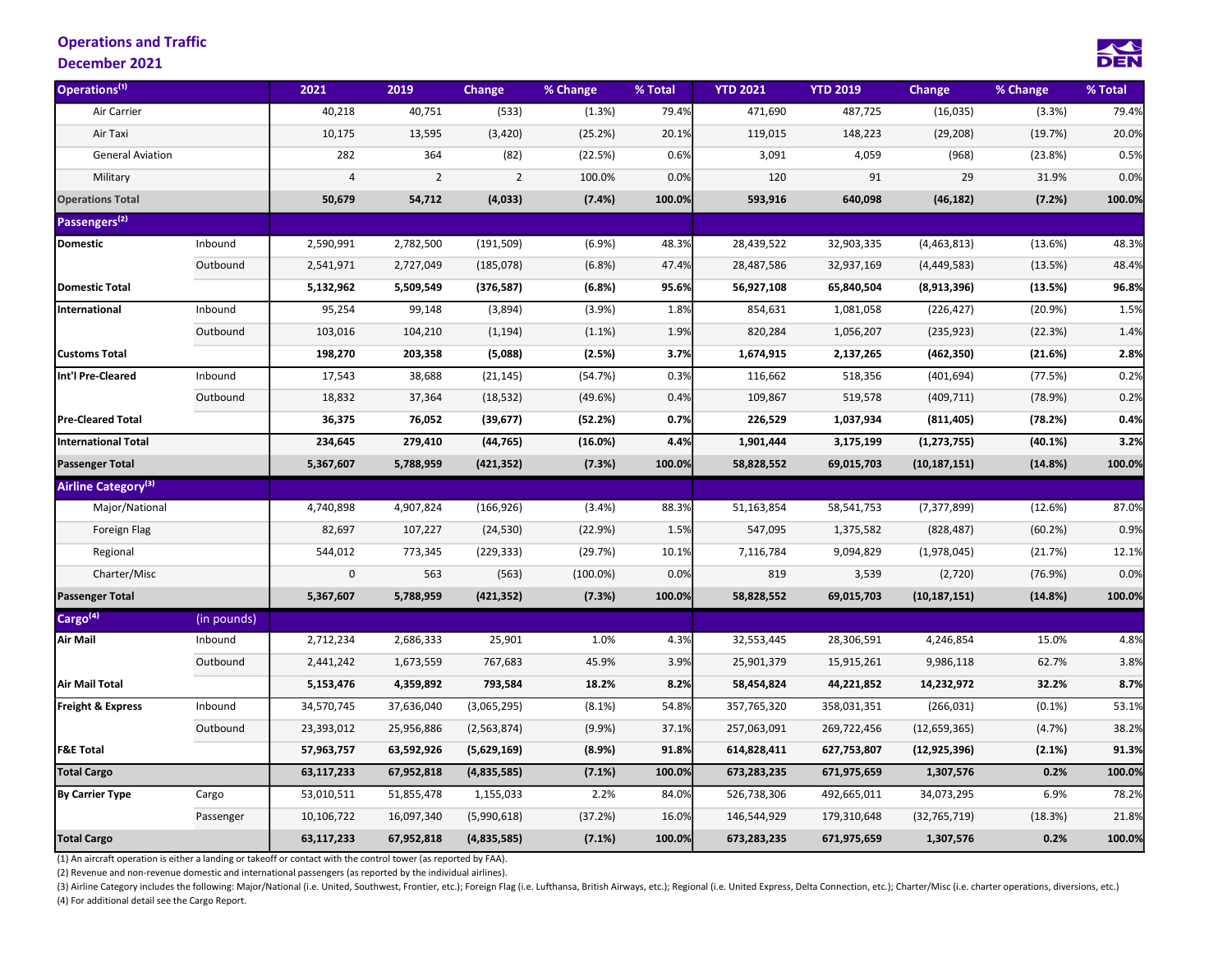| PELENNEL AVAI              |                                                   |             |                     |                 |             |                 |                 |            |             |                |                |
|----------------------------|---------------------------------------------------|-------------|---------------------|-----------------|-------------|-----------------|-----------------|------------|-------------|----------------|----------------|
|                            | <b>Airline</b>                                    | 2021        | 2020                | Change          | % Change    | <b>YTD 2021</b> | <b>YTD 2020</b> | Change     | % Change    | Mkt Share 2021 | Mkt Share 2020 |
| <b>United</b>              | United Air Lines, Inc.                            | 1,806,593   | 905,658             | 900,935         | 99.5%       | 17,539,456      | 9,396,594       | 8,142,862  | 86.7%       | 29.8%          | 27.8%          |
|                            | United Int'l                                      | 88,609      | 36,482              | 52,127          | 142.9%      | 800,587         | 290,266         | 510,321    | 175.8%      | 1.4%           | 0.9%           |
|                            | United Int'l Pre-clear                            | 11,610      | 4,039               | 7,571           | 187.4%      | 60,272          | 93,117          | (32, 845)  | (35.3%)     | 0.1%           | 0.3%           |
|                            | <b>Total</b>                                      | 1,906,812   | 946,179             | 960,633         | 101.5%      | 18,400,315      | 9,779,977       | 8,620,338  | 88.1%       | 31.3%          | 29.0%          |
| <b>United Express</b>      | Air Wisconsin Airlines Corporation                | 0           | $\mathsf 0$         | $\mathsf 0$     | 0.0%        | $\mathsf 0$     | 15,675          | (15, 675)  | $(100.0\%)$ | 0.0%           | 0.0%           |
|                            | Champlain Enterprises, LLC d/b/a CommutAir        | 72,663      | 0                   | 72,663          | 100.0%      | 561,390         | 0               | 561,390    | 100.0%      | 1.0%           | 0.0%           |
|                            | ExpressJet/United Express                         | $\Omega$    | $\mathbf 0$         | $\mathsf 0$     | 0.0%        | 0               | 2,837           | (2,837)    | $(100.0\%)$ | 0.0%           | 0.0%           |
|                            | GoJet Airlines, LLC                               | $\mathbf 0$ | 0                   | $\mathbf 0$     | 0.0%        | 0               | 3,980           | (3,980)    | $(100.0\%)$ | 0.0%           | 0.0%           |
|                            | GoJet Int'l.                                      | $\mathbf 0$ | $\mathbf 0$         | $\mathsf 0$     | 0.0%        | $\mathbf{0}$    | 35              | (35)       | $(100.0\%)$ | 0.0%           | 0.0%           |
|                            | Republic/United Express                           | $\mathbf 0$ | 0                   | 0               | 0.0%        | 91              | 192,334         | (192, 243) | $(100.0\%)$ | 0.0%           | 0.6%           |
|                            | Republic/United Express (Int'l)                   | $\mathbf 0$ | $\mathsf{O}\xspace$ | $\mathsf 0$     | 0.0%        | $\mathsf 0$     | 8,210           | (8, 210)   | $(100.0\%)$ | 0.0%           | 0.0%           |
|                            | SkyWest Airlines, Inc.                            | 510,845     | 405,770             | 105,075         | 25.9%       | 6,815,030       | 3,689,042       | 3,125,988  | 84.7%       | 11.6%          | 10.9%          |
|                            | SkyWest Airlines/UAX Int'l.                       | 5,677       | 5,501               | 176             | 3.2%        | 37,136          | 61,274          | (24, 138)  | (39.4%)     | 0.1%           | 0.2%           |
|                            | Trans States Airlines/UAX                         | 0           | $\mathsf 0$         | $\mathsf 0$     | 0.0%        | 0               | 447,739         | (447, 739) | $(100.0\%)$ | 0.0%           | 1.3%           |
|                            | <b>Total</b>                                      | 589,185     | 411,271             | 177,914         | 43.3%       | 7,413,647       | 4,421,126       | 2,992,521  | 67.7%       | 12.6%          | 13.1%          |
|                            | <b>Total United</b>                               | 2,495,997   | 1,357,450           | 1,138,547       | 83.9%       | 25,813,962      | 14,201,103      | 11,612,859 | 81.8%       | 43.9%          | 42.1%          |
| Southwest                  | Southwest Airlines Co.                            | 1,599,898   | 976,338             | 623,560         | 63.9%       | 18,281,044      | 10,054,083      | 8,226,961  | 81.8%       | 31.1%          | 29.8%          |
|                            | Southwest Airlines Co. Int'l.                     | 24,774      | 15,659              | 9,115           | 58.2%       | 297,512         | 137,682         | 159,830    | 116.1%      | 0.5%           | 0.4%           |
|                            | <b>Total</b>                                      | 1,624,672   | 991,997             | 632,675         | 63.8%       | 18,578,556      | 10,191,765      | 8,386,791  | 82.3%       | 31.6%          | 30.2%          |
| <b>Frontier</b>            | Frontier Airlines, Inc.                           | 474,087     | 422,327             | 51,760          | 12.3%       | 6,272,075       | 4,663,421       | 1,608,654  | 34.5%       | 10.7%          | 13.8%          |
|                            | Frontier Int'l                                    | 21,828      | 5,584               | 16,244          | 290.9%      | 162,244         | 49,561          | 112,683    | 227.4%      | 0.3%           | 0.1%           |
|                            | Frontier Int'l Pre-clear                          | $\mathbf 0$ | $\mathsf 0$         | $\mathsf 0$     | 0.0%        | $\mathbf 0$     | 2,006           | (2,006)    | $(100.0\%)$ | 0.0%           | 0.0%           |
|                            | <b>Total</b>                                      | 495,915     | 427,911             | 68,004          | 15.9%       | 6,434,319       | 4,714,988       | 1,719,331  | 36.5%       | 10.9%          | 14.0%          |
| Delta                      | Delta Air Lines, Inc.                             | 241,165     | 110,966             | 130,199         | 117.3%      | 2,571,910       | 1,396,710       | 1,175,200  | 84.1%       | 4.4%           | 4.1%           |
|                            | SkyWest/Delta Connection                          | 13,395      | 3,919               | 9,476           | 241.8%      | 161,789         | 6,572           | 155,217    | 2361.8%     | 0.3%           | 0.0%           |
|                            | <b>Total</b>                                      | 254,560     | 114,885             | 139,675         | 121.6%      | 2,733,699       | 1,403,282       | 1,330,417  | 94.8%       | 4.6%           | 4.2%           |
| American                   | American Airlines, Inc.                           | 249,330     | 157,441             | 91,889          | 58.4%       | 2,874,206       | 1,697,676       | 1,176,530  | 69.3%       | 4.9%           | 5.0%           |
|                            | Compass/American Eagle                            | $\mathbf 0$ | $\mathsf 0$         | $\mathsf 0$     | 0.0%        | 0               | 26,175          | (26, 175)  | $(100.0\%)$ | 0.0%           | 0.1%           |
|                            | Envoy (formerly American Eagle)                   | $\mathbf 0$ | 0                   | $\mathsf 0$     | 0.0%        | 90              | 1,189           | (1,099)    | (92.4%)     | 0.0%           | 0.0%           |
|                            | Mesa/American Eagle                               | $\mathbf 0$ | $\mathbf 0$         | $\mathsf 0$     | 0.0%        | 118             | 0               | 118        | 100.0%      | 0.0%           | 0.0%           |
|                            | Republic/American Eagle                           | $\mathbf 0$ | $\mathsf 0$         | $\mathsf 0$     | 0.0%        | 148             | 0               | 148        | 100.0%      | 0.0%           | 0.0%           |
|                            | Skywest/American Eagle                            | 7,135       | 5,453               | 1,682           | 30.8%       | 49,465          | 31,477          | 17,988     | 57.1%       | 0.1%           | 0.1%           |
|                            | <b>Total</b>                                      | 256,465     | 162,894             | 93,571          | 57.4%       | 2,924,027       | 1,756,517       | 1,167,510  | 66.5%       | 5.0%           | 5.2%           |
| Other                      | Aerovias de Mexico S.A. de C.V. Post-Petition     | 16,291      | 10,172              | 6,119           | 60.2%       | 87,919          | 18,342          | 69,577     | 379.3%      | 0.1%           | 0.1%           |
|                            | Aerovias de Mexico S.A. de C.V. Pre-Petition      | $\mathbf 0$ | $\mathsf 0$         | $\mathsf 0$     | 0.0%        | $\mathbf 0$     | 24,013          | (24, 013)  | $(100.0\%)$ | 0.0%           | 0.1%           |
|                            | Air Canada                                        | 15,596      | $\mathsf 0$         | 15,596          | 100.0%      | 96,293          | 22,506          | 73,787     | 327.9%      | 0.2%           | 0.1%           |
|                            | Air Canada Rouge                                  | $\mathbf 0$ | $\mathsf 0$         | $\mathsf 0$     | 0.0%        | 0               | $\overline{2}$  | (2)        | $(100.0\%)$ | 0.0%           | 0.0%           |
|                            | Alaska Airlines, Inc.                             | 35,397      | 19,156              | 16,241          | 84.8%       | 522,268         | 260,968         | 261,300    | 100.1%      | 0.9%           | 0.8%           |
|                            | Allegiant Air, LLC                                | 4,363       | 331                 | 4,032           | 1218.1%     | 69,267          | 19,468          | 49,799     | 255.8%      | 0.1%           | 0.1%           |
|                            | Atlas Air, Inc.                                   | 0           | $\mathsf 0$         | $\mathsf 0$     | 0.0%        | 270             | 486             | (216)      | (44.4%)     | 0.0%           | 0.0%           |
|                            | Boutique Air, Inc.                                | 931         | 1,296               | (365)           | (28.2%      | 14,829          | 24,072          | (9, 243)   | (38.4%)     | 0.0%           | 0.1%           |
|                            | British Airways, Plc                              | 6,927       | 0                   | 6,927           | 100.0%      | 21,805          | 33,270          | (11, 465)  | (34.5%)     | 0.0%           | 0.1%           |
|                            | Cayman Airways                                    | $\mathbf 0$ | $\mathsf 0$         | $\mathbf 0$     | 0.0%        | 0               | 2,066           | (2,066)    | $(100.0\%)$ | 0.0%           | 0.0%           |
|                            | Compania Panamena de Aviacion S.A. (COPA)         | 4,422       | 1,303               | 3,119           | 239.4%      | 8,540           | 13,418          | (4,878)    | (36.4%)     | 0.0%           | 0.0%           |
|                            | Concesionaria Vuela Compañía de Aviación, SAPI de | 14,053      | 11,953              | 2,100           | 17.6%       | 146,708         | 88,066          | 58,642     | 66.6%       | 0.2%           | 0.3%           |
|                            | Elite Airways                                     | 0           | 0                   | 0               | 0.0%        | 0               | 34              | (34)       | $(100.0\%)$ | 0.0%           | 0.0%           |
|                            | Hawaiian Airlines                                 | $\pmb{0}$   | $\mathsf 0$         | $\mathsf 0$     | 0.0%        | 549             | $\pmb{0}$       | 549        | 100.0%      | 0.0%           | 0.0%           |
|                            | Icelandair ehf                                    | 2,647       | 0                   | 2,647           | 100.0%      | 35,755          | 8,503           | 27,252     | 320.5%      | 0.1%           | 0.0%           |
|                            | Jazz Aviation LP                                  | 3,492       | 0                   | 3,492           | 100.0%      | 32,828          | 25,430          | 7,398      | 29.1%       | 0.1%           | 0.1%           |
|                            | JetBlue Airways Corporation                       | 27,480      | 7,631               | 19,849          | 260.1%      | 316,203         | 131,754         | 184,449    | 140.0%      | 0.5%           | 0.4%           |
|                            | K.L.A.C d/b/a Denver Air Connection               | 6,029       | 694                 | 5,335           | 768.7%      | 38,088          | 9,717           | 28,371     | 292.0%      | 0.1%           | 0.0%           |
|                            | La Compagnie                                      | $\pmb{0}$   | 0                   | $\mathsf 0$     | 0.0%        | 48              | 0               | 48         | 100.0%      | 0.0%           | 0.0%           |
|                            | Lufthansa German Airlines                         | 18,719      | 2,076               | 16,643          | 801.7%      | 104,822         | 65,566          | 39,256     | 59.9%       | 0.2%           | 0.2%           |
|                            | Miami Air International, Inc.                     | 0           | 0                   | 0               | 0.0%        | 0               | 332             | (332)      | $(100.0\%)$ | 0.0%           | 0.0%           |
|                            | Sky Regional Airlines, Inc.                       | $\mathbf 0$ | 962                 | (962)           | $(100.0\%)$ | $\mathsf 0$     | 962             | (962)      | $(100.0\%)$ | 0.0%           | 0.0%           |
|                            | SOCIETE AIR FRANCE                                | $\pmb{0}$   | 0                   | $\pmb{0}$       | 0.0%        | 8,975           | 0               | 8,975      | 100.0%      | 0.0%           | 0.0%           |
|                            | Southern Airways Express                          | 550         | $\mathsf 0$         | 550             | 100.0%      | 3,402           | 0               | 3,402      | 100.0%      | 0.0%           | 0.0%           |
|                            | Spirit Airlines, Inc.                             | 77,596      | 47,987              | 29,609<br>1,016 | 61.7%       | 743,265         | 651,419         | 91,846     | 14.1%       | 1.3%           | 1.9%           |
|                            | Sun Country Airlines                              | 5,505       | 4,489               |                 | 22.6%       | 92,155          | 68,326          | 23,829     | 34.9%       | 0.2%           | 0.2%           |
|                            | <b>WestJet Airlines</b>                           | 0           | 0                   | $\mathsf 0$     | 0.0%        | 0               | 4,754           | (4, 754)   | $(100.0\%)$ | 0.0%           | 0.0%           |
|                            | <b>Total</b>                                      | 239,998     | 108,050             | 131,948         | 122.1%      | 2,343,989       | 1,473,474       | 870,515    | 59.1%       | 4.0%           | 4.4%           |
| Grand Total <sup>(1)</sup> |                                                   | 5,367,607   | 3,163,187           | 2,204,420       | 69.7%       | 58,828,552      | 33,741,129      | 25,087,423 | 74.4%       | 100.0%         | 100.0%         |

(1) Passenger totals represent revenue and non-revenue passengers as reported by the individual airlines.

## Total Passengers by Airline

December 2021

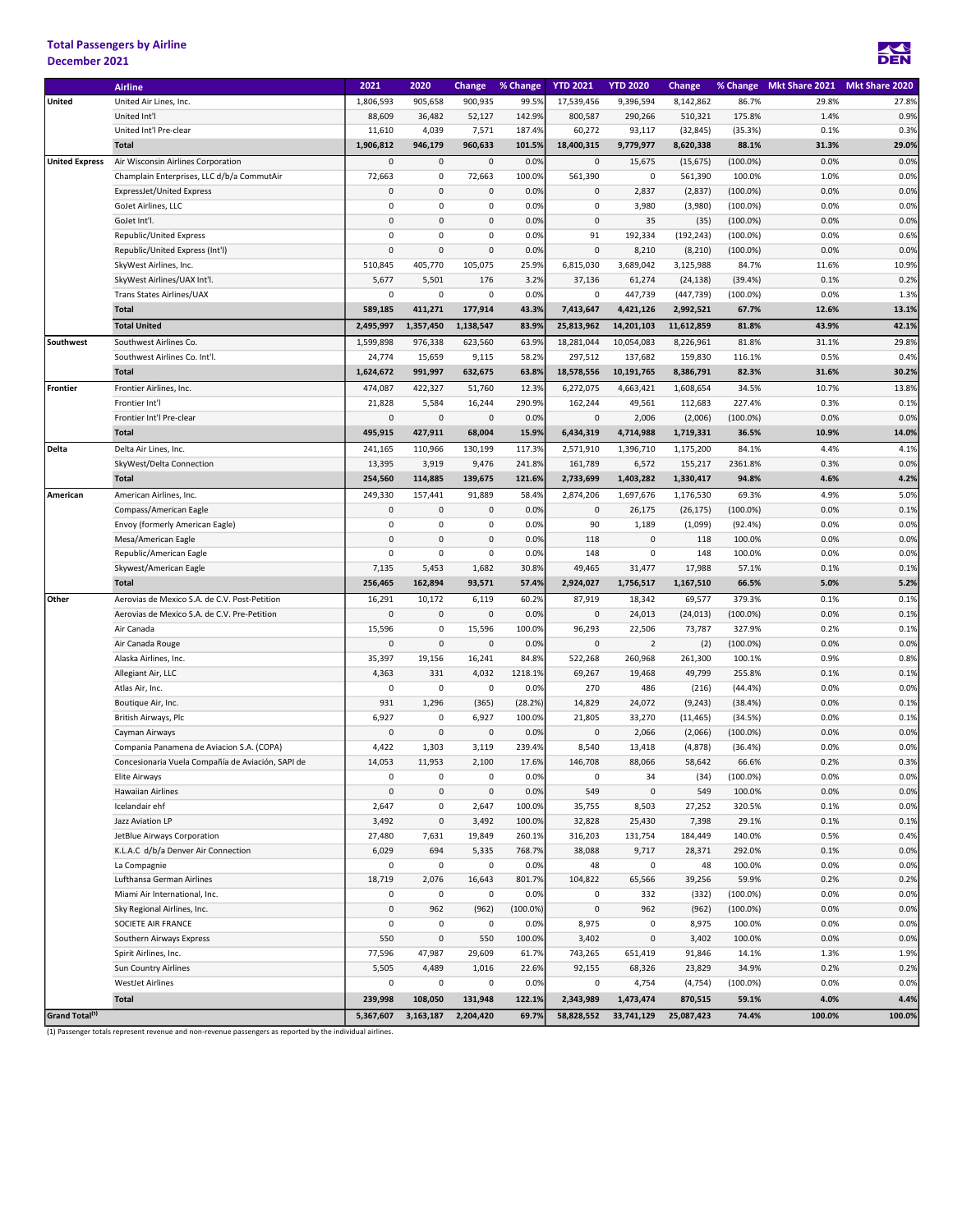### Total Passengers by Airline

December 2021

|                            | <b>Airline</b>                                                                                 | 2021                   | 2019                   | Change               | % Change              | <b>YTD 2021</b>          | <b>YTD 2019</b>    | Change                 | % Change               | Mkt Share 2021 | Mkt Share 2019 |
|----------------------------|------------------------------------------------------------------------------------------------|------------------------|------------------------|----------------------|-----------------------|--------------------------|--------------------|------------------------|------------------------|----------------|----------------|
| <b>United</b>              | United Air Lines, Inc.                                                                         | 1,806,593              | 1,801,397              | 5,196                | 0.39                  | 17,539,456               | 21,006,344         | (3,466,888)            | (16.5%)                | 29.8%          | 30.4%          |
|                            | United Int'l                                                                                   | 88,609                 | 74,930                 | 13,679               | 18.3%                 | 800,587                  | 678,576            | 122,011                | 18.0%                  | 1.4%           | 1.0%           |
|                            | United Int'l Pre-clear                                                                         | 11,610                 | 39,193                 | (27, 583)            | (70.4%                | 60,272                   | 457,732            | (397, 460)             | (86.8%)                | 0.1%           | 0.7%           |
|                            | <b>Total</b>                                                                                   | 1,906,812              | 1,915,520              | (8,708)              | (0.5%                 | 18,400,315               | 22,142,652         | (3,742,337)            | (16.9%)                | 31.3%          | 32.1%          |
| <b>United Express</b>      | Air Wisconsin Airlines Corporation                                                             | $\mathsf 0$            | 8,523                  | (8, 523)             | (100.0%               | $\mathbf 0$              | 71,749             | (71, 749)              | $(100.0\%)$            | 0.0%           | 0.1%           |
|                            | Champlain Enterprises, LLC d/b/a CommutAir                                                     | 72,663                 | 0                      | 72,663               | 100.0%                | 561,390                  | $\mathsf 0$        | 561,390                | 100.0%                 | 1.0%           | 0.0%           |
|                            | ExpressJet/United Express                                                                      | $\mathbf{0}$           | $\pmb{0}$              | $\mathsf 0$          | 0.0%                  | $\mathbf 0$              | 88                 | (88)                   | $(100.0\%)$            | 0.0%           | 0.0%           |
|                            | GoJet Airlines, LLC                                                                            | $\mathsf 0$            | 16,306                 | (16, 306)            | (100.0%               | $\pmb{0}$                | 895,905            | (895, 905)             | $(100.0\%)$            | 0.0%           | 1.3%           |
|                            | GoJet Int'l.                                                                                   | $\mathbf 0$            | 97                     | (97)                 | (100.0%               | $\mathbf 0$              | 97                 | (97)                   | $(100.0\%)$            | 0.0%           | 0.0%           |
|                            | Mesa/UAX                                                                                       | $\mathbf 0$            | 152                    | (152)                | (100.0%               | $\mathsf 0$              | 218                | (218)                  | $(100.0\%)$            | 0.0%           | 0.0%           |
|                            | Republic/United Express                                                                        | $\mathbf 0$            | 80,873                 | (80, 873)            | (100.0%               | 91                       | 636,779            | (636, 688)             | $(100.0\%)$            | 0.0%           | 0.9%           |
|                            | Republic/United Express (Int'l)                                                                | $\mathsf 0$            | 4,404                  | (4, 404)             | (100.0%               | $\pmb{0}$                | 17,042             | (17, 042)              | $(100.0\%)$            | 0.0%           | 0.0%           |
|                            | SkyWest Airlines, Inc.                                                                         | 510,845                | 431,857                | 78,988               | 18.3%                 | 6,815,030                | 4,758,712          | 2,056,318              | 43.2%                  | 11.6%          | 6.9%           |
|                            | SkyWest Airlines/UAX Int'l.                                                                    | 5,677                  | 11,381                 | (5,704)              | (50.1%                | 37,136                   | 223,227            | (186,091)              | (83.4%)                | 0.1%           | 0.3%           |
|                            | Trans States Airlines/UAX                                                                      | $\mathbf 0$            | 195,572                | (195, 572)           | $(100.0\%)$           | $\mathbf 0$              | 2,101,002          | (2, 101, 002)          | $(100.0\%)$            | 0.0%           | 3.0%           |
|                            | <b>Total</b>                                                                                   | 589,185                | 749,165                | (159,980)            | (21.4%                | 7,413,647                | 8,704,819          | (1, 291, 172)          | (14.8%)                | 12.6%          | 12.6%          |
|                            | <b>Total United</b>                                                                            | 2,495,997              | 2,664,685              | (168, 688)           | (6.3%                 | 25,813,962               | 30,847,471         | (5,033,509)            | (16.3%)                | 43.9%          | 44.7%          |
| Southwest                  | Southwest Airlines Co.                                                                         | 1,599,898              | 1,630,402              | (30, 504)            | (1.9%                 | 18,281,044               | 18,585,580         | (304, 536)             | (1.6%)                 | 31.1%          | 26.9%          |
|                            | Southwest Airlines Co. Int'l.                                                                  | 24,774                 | 30,800                 | (6,026)              | (19.6%                | 297,512                  | 301,734            | (4, 222)               | (1.4%)                 | 0.5%           | 0.4%           |
|                            | <b>Total</b>                                                                                   | 1,624,672              | 1,661,202              | (36, 530)            | (2.2%                 | 18,578,556               | 18,887,314         | (308, 758)             | (1.6%)                 | 31.6%          | 27.4%          |
| <b>Frontier</b>            | Frontier Airlines, Inc.                                                                        | 474,087                | 547,368                | (73, 281)            | (13.4%                | 6,272,075                | 8,237,146          | (1,965,071)            | (23.9%)                | 10.7%          | 11.9%          |
|                            | Frontier Int'l<br>Frontier Int'l Pre-clear                                                     | 21,828                 | 10,663                 | 11,165               | 104.7%                | 162,244                  | 99,936             | 62,308                 | 62.3%                  | 0.3%           | 0.1%           |
|                            |                                                                                                | $\mathsf 0$            | 715                    | (715)                | (100.0%               | 0                        | 21,273             | (21, 273)              | $(100.0\%)$            | 0.0%           | 0.0%           |
|                            | <b>Total</b>                                                                                   | 495,915<br>$\mathbf 0$ | 558,746<br>$\mathbf 0$ | (62, 831)            | (11.2%<br>0.0%        | 6,434,319                | 8,358,355          | (1,924,036)            | (23.0%)                | 10.9%          | 12.1%          |
| Delta                      | Compass Airlines/Delta Connection<br>Delta Air Lines, Inc.                                     | 241,165                |                        | $\mathsf 0$          |                       | $\mathbf 0$              | 42,703             | (42, 703)              | $(100.0\%)$            | 0.0%<br>4.4%   | 0.1%<br>5.1%   |
|                            | Endeavor Air/Delta Connection                                                                  | $\mathsf 0$            | 305,674<br>$\pmb{0}$   | (64, 509)<br>0       | (21.1%<br>0.0%        | 2,571,910<br>$\mathbf 0$ | 3,520,137<br>1,114 | (948, 227)<br>(1, 114) | (26.9%)<br>$(100.0\%)$ | 0.0%           | 0.0%           |
|                            | SkyWest/Delta Connection                                                                       | 13,395                 | 6,980                  | 6,415                | 91.9%                 | 161,789                  | 121,440            | 40,349                 | 33.2%                  | 0.3%           | 0.2%           |
|                            | <b>Total</b>                                                                                   | 254,560                | 312,654                | (58,094)             | (18.6%                | 2,733,699                | 3,685,394          | (951, 695)             | (25.8%)                | 4.6%           | 5.3%           |
| American                   | American Airlines, Inc.                                                                        | 249,330                | 275,990                | (26, 660)            | (9.7%                 | 2,874,206                | 3,142,836          | (268, 630)             | (8.5%)                 | 4.9%           | 4.6%           |
|                            | Compass/American Eagle                                                                         | $\mathsf 0$            | 9,329                  | (9, 329)             | (100.0%               | 0                        | 125,957            | (125, 957)             | $(100.0\%)$            | 0.0%           | 0.2%           |
|                            | Envoy (formerly American Eagle)                                                                | $\mathbf 0$            | $\pmb{0}$              | $\mathsf 0$          | 0.0%                  | 90                       | 293                | (203)                  | (69.3%)                | 0.0%           | 0.0%           |
|                            | Mesa/American Eagle                                                                            | $\mathsf 0$            | 150                    | (150)                | (100.0%               | 118                      | 424                | (306)                  | (72.2%)                | 0.0%           | 0.0%           |
|                            | Republic/American Eagle                                                                        | $\mathsf 0$            | $\pmb{0}$              | $\mathsf 0$          | 0.0%                  | 148                      | $\mathsf 0$        | 148                    | 100.0%                 | 0.0%           | 0.0%           |
|                            | Skywest/American Eagle                                                                         | 7,135                  | 35                     | 7,100                | 20285.7%              | 49,465                   | 948                | 48,517                 | 5117.8%                | 0.1%           | 0.0%           |
|                            | <b>Total</b>                                                                                   | 256,465                | 285,504                | (29, 039)            | (10.2%                | 2,924,027                | 3,270,458          | (346, 431)             | (10.6%)                | 5.0%           | 4.7%           |
| Other                      | Aerovias de Mexico S.A. de C.V. Post-Petition                                                  | 16,291                 | $\pmb{0}$              | 16,291               | 100.0%                | 87,919                   | $\mathsf 0$        | 87,919                 | 100.0%                 | 0.1%           | 0.0%           |
|                            | Aerovias de Mexico S.A. de C.V. Pre-Petition                                                   | $\mathsf 0$            | 14,068                 | (14,068)             | (100.0%               | 0                        | 38,184             | (38, 184)              | $(100.0\%)$            | 0.0%           | 0.1%           |
|                            | Air Canada                                                                                     | 15,596                 | 9,090                  | 6,506                | 71.6%                 | 96,293                   | 169,526            | (73, 233)              | (43.2%)                | 0.2%           | 0.2%           |
|                            | Alaska Airlines, Inc.                                                                          | 35,397                 | 43,469                 | (8,072)              | (18.6%)               | 522,268                  | 554,209            | (31, 941)              | (5.8%)                 | 0.9%           | 0.8%           |
|                            | Allegiant Air, LLC                                                                             | 4,363                  | 2,103                  | 2,260                | 107.5%                | 69,267                   | 55,807             | 13,460                 | 24.1%                  | 0.1%           | 0.1%           |
|                            | Atlas Air, Inc.                                                                                | 0                      | 139                    | (139)                | (100.0%               | 270                      | 737                | (467)                  | (63.4%)                | 0.0%           | 0.0%           |
|                            | Boutique Air, Inc.                                                                             | 931                    | 4,562                  | (3,631)              | (79.6%                | 14,829                   | 57,652             | (42, 823)              | (74.3%)                | 0.0%           | 0.1%           |
|                            | British Airways, Plc                                                                           | 6,927                  | 16,589                 | (9,662)              | (58.2%                | 21,805                   | 204,599            | (182, 794)             | (89.3%)                | 0.0%           | 0.3%           |
|                            | Cayman Airways                                                                                 | $\mathsf 0$            | 373                    | (373)                | (100.0%               | $\mathbf 0$              | 7,685              | (7,685)                | $(100.0\%)$            | 0.0%<br>0.0%   | 0.0%           |
|                            | Compania Panamena de Aviacion S.A. (COPA)<br>Concesionaria Vuela Compañía de Aviación, SAPI de | 4,422                  | 4,792                  | (370)                | (7.7%                 | 8,540                    | 54,989             | (46, 449)              | (84.5%)                |                | 0.1%<br>0.2%   |
|                            | Edelweiss Air AG                                                                               | 14,053<br>0            | 13,539<br>0            | 514<br>$\mathsf 0$   | 3.8%<br>0.0%          | 146,708<br>0             | 129,907<br>12,138  | 16,801<br>(12, 138)    | 12.9%<br>$(100.0\%)$   | 0.2%<br>0.0%   | 0.0%           |
|                            | Elite Airways                                                                                  | 0                      | 103                    | (103)                | (100.0%               | 0                        | 1,237              | (1, 237)               | $(100.0\%)$            | 0.0%           | 0.0%           |
|                            | <b>Hawaiian Airlines</b>                                                                       | 0                      | 321                    | (321)                | (100.0%               | 549                      | 321                | 228                    | 71.0%                  | 0.0%           | 0.0%           |
|                            | Icelandair ehf                                                                                 | 2,647                  | 5,668                  | (3,021)              | (53.3%                | 35,755                   | 90,568             | (54, 813)              | (60.5%)                | 0.1%           | 0.1%           |
|                            | Jazz Aviation LP                                                                               | 3,492                  | 8,859                  | (5, 367)             | (60.6%                | 32,828                   | 112,335            | (79, 507)              | (70.8%)                | 0.1%           | 0.2%           |
|                            | JetBlue Airways Corporation                                                                    | 27,480                 | 26,496                 | 984                  | 3.7%                  | 316,203                  | 361,324            | (45, 121)              | (12.5%)                | 0.5%           | 0.5%           |
|                            | K.L.A.C d/b/a Denver Air Connection                                                            | 6,029                  | 3,124                  | 2,905                | 93.0%                 | 38,088                   | 39,479             | (1, 391)               | (3.5%)                 | 0.1%           | 0.1%           |
|                            | La Compagnie                                                                                   | $\mathbf 0$            | $\pmb{0}$              | 0                    | 0.0%                  | 48                       | $\mathsf 0$        | 48                     | 100.0%                 | 0.0%           | 0.0%           |
|                            | Lufthansa German Airlines                                                                      | 18,719                 | 31,936                 | (13, 217)            | (41.4%                | 104,822                  | 394,843            | (290, 021)             | (73.5%)                | 0.2%           | 0.6%           |
|                            | Miami Air International, Inc.                                                                  | 0                      | 0                      | 0                    | 0.0%                  | $\mathbf 0$              | 897                | (897)                  | $(100.0\%)$            | 0.0%           | 0.0%           |
|                            | Norwegian Air Shuttle ASA Limited                                                              | 0                      | 0                      | $\pmb{0}$            | 0.0%                  | 0                        | 53,290             | (53, 290)              | $(100.0\%)$            | 0.0%           | 0.1%           |
|                            | Norwegian Air UK Ltd.                                                                          | 0                      | 0                      | 0                    | 0.0%                  | 0                        | 70,816             | (70, 816)              | $(100.0\%)$            | 0.0%           | 0.1%           |
|                            | Sierra Pacific Airlines, Inc.                                                                  | $\mathsf 0$            | $\mathbf 0$            | $\pmb{0}$            | 0.0%                  | 0                        | 347                | (347)                  | $(100.0\%)$            | 0.0%           | 0.0%           |
|                            | SOCIETE AIR FRANCE                                                                             | $\mathbf 0$            | $\pmb{0}$              | 0                    | 0.0%                  | 8,975                    | $\pmb{0}$          | 8,975                  | 100.0%                 | 0.0%           | 0.0%           |
|                            | Southern Airways Express                                                                       | 550                    | $\pmb{0}$              | 550                  | 100.0%                | 3,402                    | $\mathsf 0$        | 3,402                  | 100.0%                 | 0.0%           | 0.0%           |
|                            | Spirit Airlines, Inc.                                                                          | 77,596                 | 107,637                | (30,041)             | (27.9%)               | 743,265                  | 1,417,469          | (674, 204)             | (47.6%)                | 1.3%           | 2.1%           |
|                            | Sun Country Airlines<br><b>WestJet Airlines</b>                                                | 5,505<br>$\mathbf 0$   | 10,987<br>2,313        | (5, 482)<br>(2, 313) | (49.9%<br>$(100.0\%)$ | 92,155<br>$\mathbf 0$    | 101,650<br>36,702  | (9, 495)<br>(36, 702)  | (9.3%)<br>$(100.0\%)$  | 0.2%<br>0.0%   | 0.1%<br>0.1%   |
|                            |                                                                                                |                        |                        |                      |                       |                          |                    |                        |                        |                |                |
|                            | <b>Total</b>                                                                                   | 239,998                | 306,168                | (66, 170)            | (21.6%                | 2,343,989                | 3,966,711          | (1,622,722)            | (40.9%)                | 4.0%           | 5.7%           |
| Grand Total <sup>(1)</sup> |                                                                                                | 5,367,607              | 5,788,959              | (421, 352)           | (7.3%)                | 58,828,552               | 69,015,703         | (10, 187, 151)         | (14.8%)                | 100.0%         | 100.0%         |

**DEN** 

(1) Passenger totals represent revenue and non-revenue passengers as reported by the individual airlines.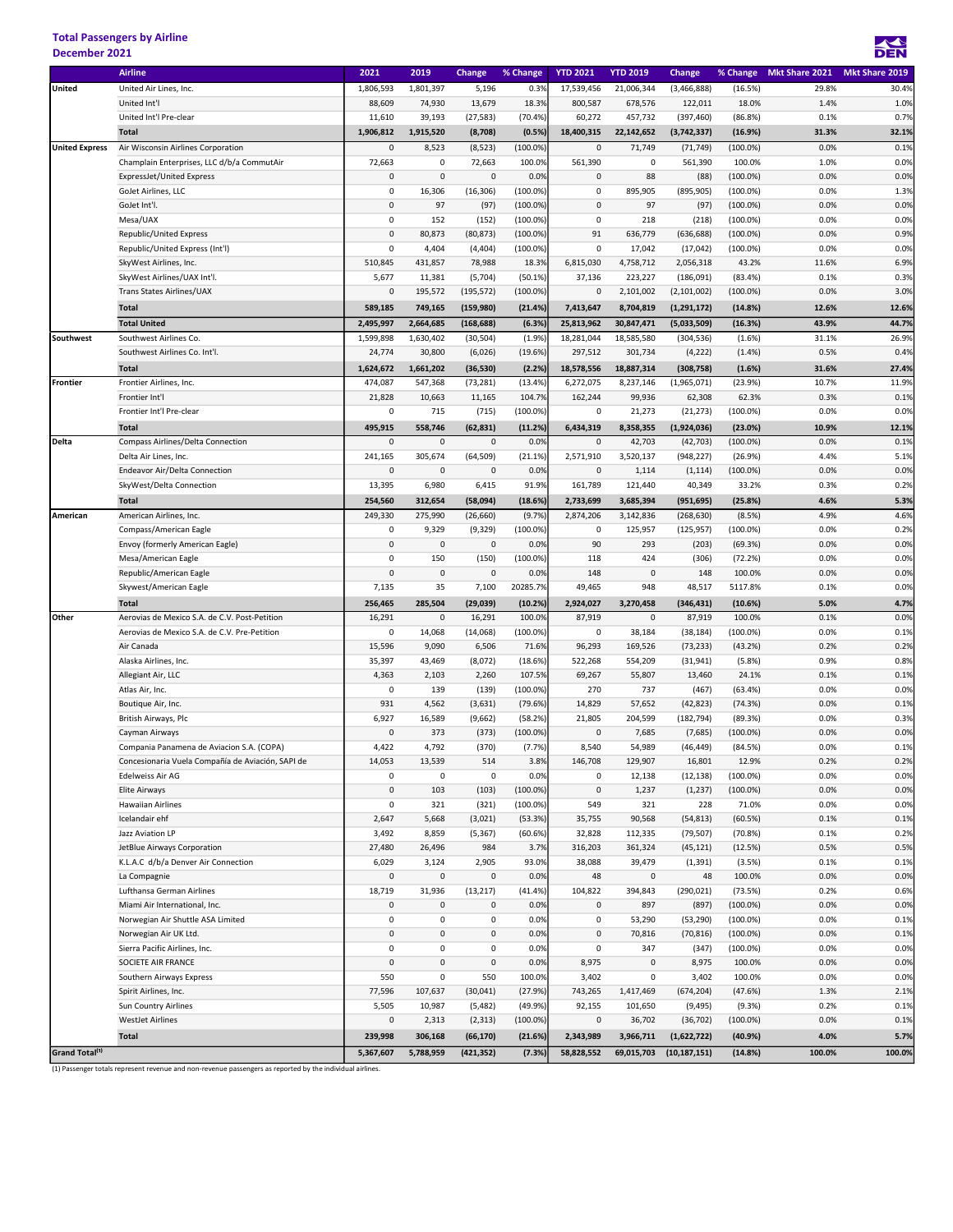

# Total Passengers by Month 2021 vs 2020



Total Passengers - Prev Year Total Passengers

## **Airline Market Share December 2021**

United Southwest Frontier American Delta Other

| <b>United</b> | Southwest | Frontier | American |
|---------------|-----------|----------|----------|
|               |           |          |          |
|               |           |          |          |
|               |           | 9%       | 5%       |
|               |           | Delta    | Other    |
|               |           |          |          |
| 47%           | 30%       | 5%       | 4%       |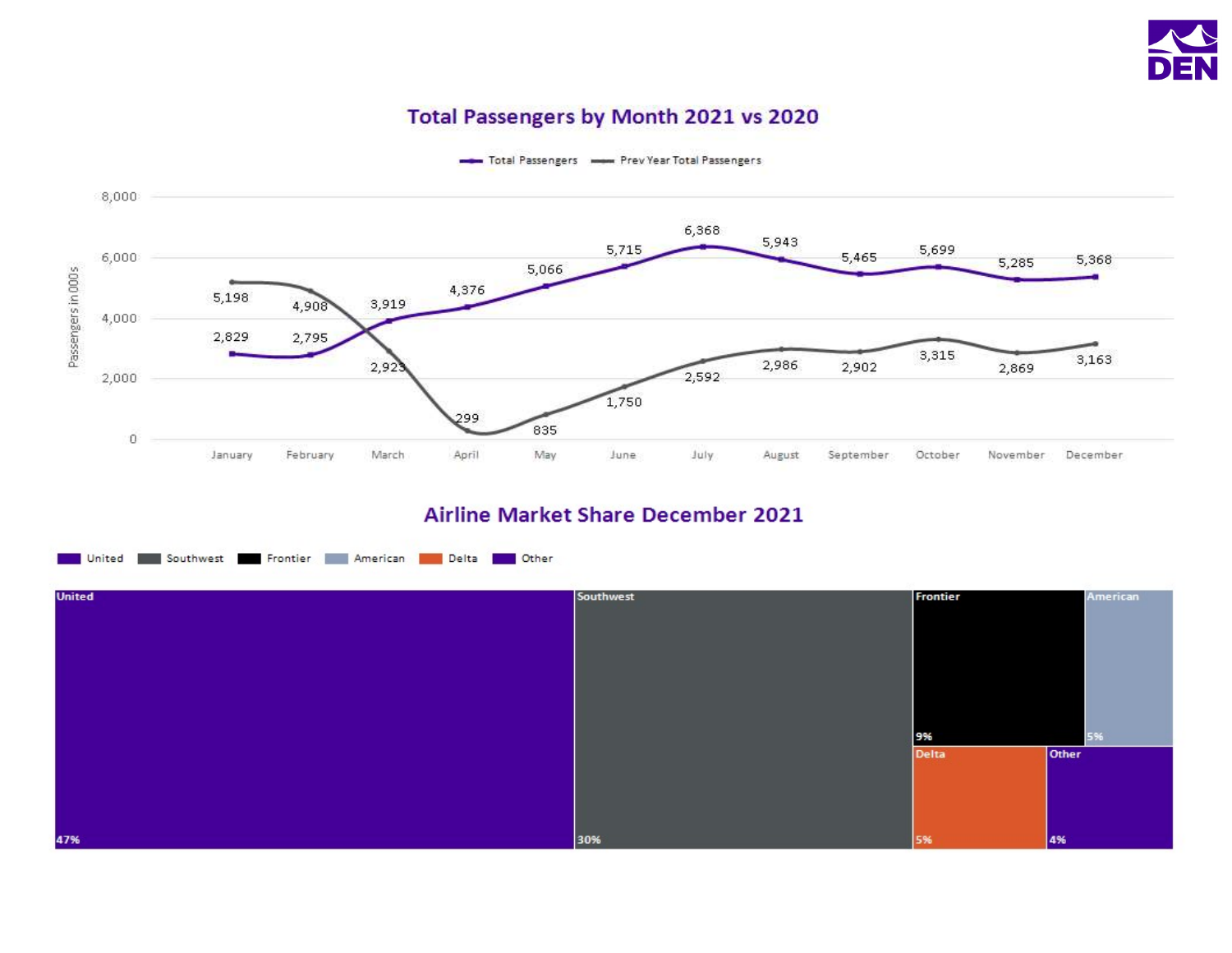## Cargo Report (in pounds) December 2021



|                                    |                | <b>Air Mail</b>     | <b>Freight &amp; Express</b> |                 |            |             |               |             |               |
|------------------------------------|----------------|---------------------|------------------------------|-----------------|------------|-------------|---------------|-------------|---------------|
| <b>Airline</b>                     | <b>Inbound</b> | <b>Outbound</b>     | <b>Inbound</b>               | <b>Outbound</b> | 2021       | 2020        | Change        | % Change    | % Total Cargo |
| ABX Air, Inc.                      | $\mathbf 0$    | οI                  | 4,918,639                    | 4,718,965       | 9,637,604  | $\mathbf 0$ | 9,637,604     | 0.0%        | 15.3%         |
| Air Transport International, Inc.  | 0              | 01                  | 67,338                       | 65,552          | 132,890    | 0           | 132,890       | 0.0%        | 0.2%          |
| Alpine Air Express, Inc.           | 0              | 01                  | 28,302                       | 120,742         | 149,044    | 164,483     | (15, 439)     | (9.4% )     | 0.2%          |
| Amerijet International Inc./DHL    | 0              | οI                  | 1,335,194                    | 400,232         | 1,735,426  | 1,399,424   | 336,002       | 24.0%       | 2.7%          |
| Atlas Air, Inc.                    | $\mathbf 0$    | $\Omega$            | 0                            | 62,649          | 62,649     | 7,788,137   | (7, 725, 488) | (99.2%)     | 0.1%          |
| <b>Atlas Air/DHL Express</b>       | 0              | οI                  | 0                            | O               | 0          | 34,273      | (34, 273)     | $(100.0\%)$ | 0.0%          |
| Bemidii Aviation Services, Inc.    | 0              | οI                  | 8,997                        | 83,163          | 92,160     | 123,318     | (31, 158)     | (25.3%)     | 0.1%          |
| <b>Castle Aviation/UPS</b>         | 0              | <sub>0</sub>        | 0                            | ŋ               | 0          | 66,445      | (66, 445)     | $(100.0\%)$ | 0.0%          |
| <b>Federal Express Corporation</b> | 0              | $\Omega$            | 12,278,727                   | 8,337,138       | 20,615,865 | 21,443,298  | (827, 433)    | (3.9%)      | 32.7%         |
| Kalitta Air, LLC                   | 0              | οI                  | 360,892                      | 87,698          | 448,590    | 0           | 448,590       | 0.0%        | 0.7%          |
| Mesa/DHL                           | $\mathbf 0$    | οI                  | 85,607                       | $\Omega$        | 85,607     | 85,911      | (304)         | (0.4% )     | 0.1%          |
| United Parcel Service Co.          | 595,056        | 451,710             | 11,891,680                   | 7,112,230       | 20,050,676 | 21,785,753  | (1,735,077)   | $(8.0\%)$   | 31.8%         |
| <b>Total Cargo-Only</b>            | 595,056        | 451,710             | 30,975,376                   | 20,988,369      | 53,010,511 | 52,891,042  | 119,469       | 0.2%        | 84.0%         |
| Alaska Airlines, Inc.              | $\mathbf 0$    | 5,093               | 42,237                       | 6,145           | 53,475     | 57,947      | (4, 472)      | (7.7%)      | 0.1%          |
| American Airlines, Inc.            | 197,191        | 200,940             | 54,511                       | 8,653           | 461,295    | 536,638     | (75, 343)     | $(14.0\%)$  | 0.7%          |
| British Airways, Plc               | $\mathbf 0$    | Οl                  | $\mathbf 0$                  | 53,669          | 53,669     | $\mathbf 0$ | 53,669        | 0.0%        | 0.1%          |
| Delta Air Lines, Inc.              | 183,503        | 171,449             | 155,321                      | 52,984          | 563,257    | 807,083     | (243, 826)    | (30.2%)     | 0.9%          |
| Icelandair ehf                     | 0              | $\Omega$            | 21,768                       | $\Omega$        | 21,768     | 0           | 21,768        | 0.0%        | 0.0%          |
| Lufthansa German Airlines          | 0              | οI                  | 1,029,607                    | 375,185         | 1,404,792  | 463,061     | 941,731       | 203.4%      | 2.2%          |
| Skywest/American Eagle             | $\mathbf 0$    | $\Omega$            | 986                          | 0               | 986        | 53          | 933           | 1760.4%     | 0.0%          |
| Southwest Airlines Co.             | 0              | $\Omega$            | 2,290,939                    | 1,908,007       | 4,198,946  | 5,106,693   | (907, 747)    | (17.8%)     | 6.7%          |
| <b>Sun Country Airlines</b>        | 8,089          | 1,289               | 0                            | 0               | 9,378      | 1,118       | 8,260         | 738.8%      | 0.0%          |
| United Air Lines, Inc.             | 1,728,395      | 1,601,162           | 0                            | $\Omega$        | 3,329,557  | 8,501,689   | (5, 172, 132) | (60.8%)     | 5.3%          |
| United Int'l                       | 0              | 9,599               | 0                            | 0               | 9,599      | 528,774     | (519, 175)    | (98.2%)     | 0.0%          |
| <b>Total Passengers/Other</b>      | 2.117.178      | 1,989,532           | 3,595,369                    | 2,404,643       | 10,106,722 | 16,003,056  | (5,896,334)   | (36.8%)     | 16.0%         |
| <b>Grand Total</b>                 |                | 2,712,234 2,441,242 | 34,570,745                   | 23,393,012      | 63,117,233 | 68,894,098  | (5,776,865)   | (8.4%)      | 100.0%        |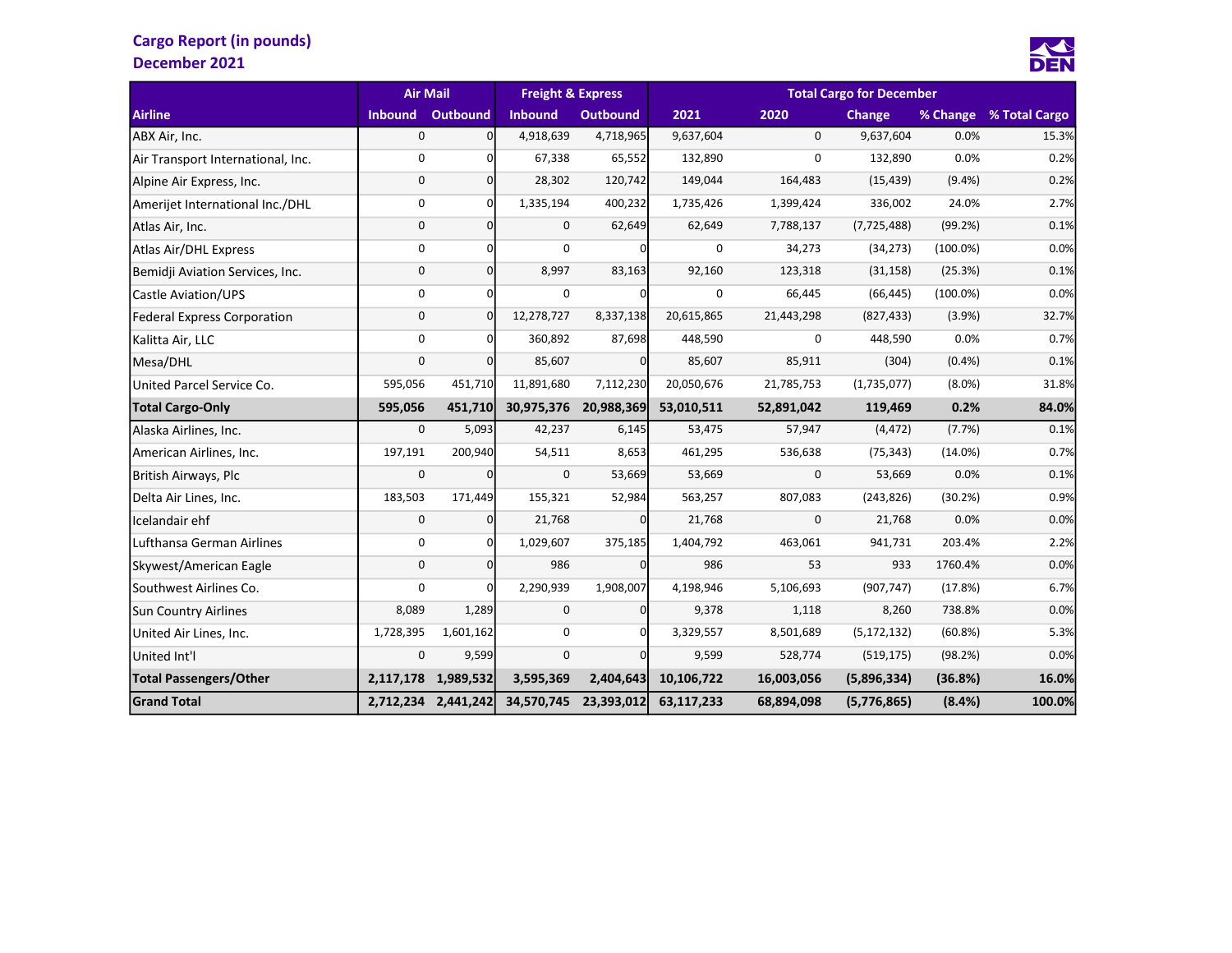## Cargo Report YTD (in pounds) December 2021



|                                      | <b>Air Mail</b> |                 | <b>Freight &amp; Express</b> |                 |             |              | <b>Total Cargo as of December</b> |             |                        |
|--------------------------------------|-----------------|-----------------|------------------------------|-----------------|-------------|--------------|-----------------------------------|-------------|------------------------|
| <b>Airline</b>                       | <b>Inbound</b>  | <b>Outbound</b> | <b>Inbound</b>               | <b>Outbound</b> | 2021        | 2020         | Change                            |             | % Change % Total Cargo |
| ABX Air, Inc.                        | $\mathbf 0$     | $\Omega$        | 48,123,286                   | 40,889,985      | 89,013,271  | 90,812       | 88,922,459                        | 97919.3%    | 13.2%                  |
| Air Transport International, Inc.    | 0               | 0               | 798,794                      | 718,793         | 1,517,587   | 1,277,376    | 240,211                           | 18.8%       | 0.2%                   |
| Alpine Air Express, Inc.             | 91,787          | 267,818         | 264,187                      | 1,537,504       | 2,161,296   | 2,236,738    | (75, 442)                         | (3.4%)      | 0.3%                   |
| Amerijet International Inc./DHL      | 0               | $\Omega$        | 11,896,651                   | 3,541,419       | 15,438,070  | 1,399,424    | 14,038,646                        | 1003.2%     | 2.3%                   |
| Atlas Air, Inc.                      | 0               | $\Omega$        | 10,402,413                   | 7,846,115       | 18,248,528  | 98,624,412   | (80, 375, 884)                    | (81.5%)     | 2.7%                   |
| Atlas Air/DHL Express                | 0               | 0               | 106,775                      | 14,740          | 121,515     | 7,715,223    | (7,593,708)                       | (98.4%)     | 0.0%                   |
| Bemidji Aviation Services, Inc.      | 0               | $\Omega$        | 104,099                      | 1,034,625       | 1,138,724   | 1,173,770    | (35,046)                          | $(3.0\%)$   | 0.2%                   |
| Cargolux Airlines International S.A. | 0               | οI              | 547,693                      |                 | 547,693     | 544,990      | 2,703                             | 0.5%        | 0.1%                   |
| Castle Aviation/UPS                  | 0               | 0               | 54,816                       | 0               | 54,816      | 66,445       | (11, 629)                         | (17.5%)     | 0.0%                   |
| <b>Federal Express Corporation</b>   | 0               | 0               | 125,159,690                  | 88,936,642      | 214,096,332 | 211,376,226  | 2,720,106                         | 1.3%        | 31.8%                  |
| Kalitta Air, LLC                     | $\mathbf 0$     | $\overline{0}$  | 622,982                      | 180,462         | 803,444     | 408,073      | 395,371                           | 96.9%       | 0.1%                   |
| KFS Kalitta Chrt                     | 0               | $\Omega$        | 22,500                       | 5,633           | 28,133      | 218,417      | (190, 284)                        | (87.1%)     | 0.0%                   |
| Mesa/DHL                             | 0               | $\Omega$        | 1,171,212                    |                 | 1,171,212   | 85,911       | 1,085,301                         | 1263.3%     | 0.2%                   |
| Northern Air Cargo                   | 0               | 0               | 0                            |                 | 0           | 259,416      | (259, 416)                        | $(100.0\%)$ | 0.0%                   |
| Southern Air Inc.                    | 0               | $\Omega$        | 0                            | $\Omega$        | 0           | 1,888,510    | (1,888,510)                       | $(100.0\%)$ | 0.0%                   |
| United Parcel Service Co.            | 8,534,773       | 7,176,722       | 98,776,029                   | 67,910,161      | 182,397,685 | 205,779,260  | (23, 381, 575)                    | (11.4%)     | 27.1%                  |
| <b>Total Cargo-Only</b>              | 8,626,560       | 7,444,540       | 298,051,127                  | 212,616,079     | 526,738,306 | 533,145,003  | (6,406,697)                       | (1.2%)      | 78.2%                  |
| Air Canada                           | 0               | n               | $\mathbf 0$                  | $\Omega$        | $\mathbf 0$ | 7,540        | (7, 540)                          | $(100.0\%)$ | 0.0%                   |
| Alaska Airlines, Inc.                | 40,281          | 64,480          | 493,912                      | 77,177          | 675,850     | 585,766      | 90,084                            | 15.4%       | 0.1%                   |
| American Airlines, Inc.              | 2,588,986       | 1,950,626       | 423,829                      | 113,325         | 5,076,766   | 3,167,741    | 1,909,025                         | 60.3%       | 0.8%                   |
| British Airways, Plc                 | 0               | ŋ               | 0                            | 206,961         | 206,961     | 1,794,249    | (1,587,288)                       | (88.5%)     | 0.0%                   |
| Compass/American Eagle               | 0               | ŋ               | 0                            |                 | $\mathbf 0$ | 861          | (861)                             | $(100.0\%)$ | 0.0%                   |
| Delta Air Lines, Inc.                | 3,544,073       | 1,557,833       | 1,785,535                    | 545,835         | 7,433,276   | 7,406,198    | 27,078                            | 0.4%        | 1.1%                   |
| Envoy (formerly American Eagle)      | 0               | 0               | 0                            | $\Omega$        | 0           | $\mathbf{1}$ | (1)                               | $(100.0\%)$ | 0.0%                   |
| Icelandair ehf                       | 0               | 0               | 170,496                      | 500             | 170,996     | 59,549       | 111,447                           | 187.2%      | 0.0%                   |
| Lufthansa German Airlines            | $\mathbf 0$     | οI              | 7,276,727                    | 2,933,709       | 10,210,436  | 4,915,503    | 5,294,933                         | 107.7%      | 1.5%                   |
| Skywest/American Eagle               | 0               | οı              | 6,860                        | 513             | 7,373       | 2,419        | 4,954                             | 204.8%      | 0.0%                   |
| <b>SOCIETE AIR FRANCE</b>            | $\pmb{0}$       | οI              | 627,951                      | 105,115         | 733,066     | 0            | 733,066                           | 0.0%        | 0.1%                   |
| Southwest Airlines Co.               | 0               | οI              | 31,989,975                   | 25,792,501      | 57,782,476  | 41,918,510   | 15,863,966                        | 37.8%       | 8.6%                   |
| Sun Country Airlines                 | 19,812          | 11,491          | 2,198                        | 0               | 33,501      | 27,172       | 6,329                             | 23.3%       | 0.0%                   |
| United Air Lines, Inc.               | 17,733,733      | 14,849,006      | 13,066,797                   | 13,656,522      | 59,306,058  | 63,241,974   | (3,935,916)                       | (6.2%)      | 8.8%                   |
| United Int'l                         | 0               | 23,403          | 3,869,913                    | 1,014,854       | 4,908,170   | 4,821,862    | 86,308                            | 1.8%        | 0.7%                   |
| <b>Total Passengers/Other</b>        | 23,926,885      | 18,456,839      | 59,714,193                   | 44,447,012      | 146,544,929 | 127,949,345  | 18,595,584                        | 14.5%       | 21.8%                  |
| <b>Grand Total</b>                   | 32,553,445      | 25,901,379      | 357,765,320                  | 257,063,091     | 673,283,235 | 661,094,348  | 12,188,887                        | 1.8%        | 100.0%                 |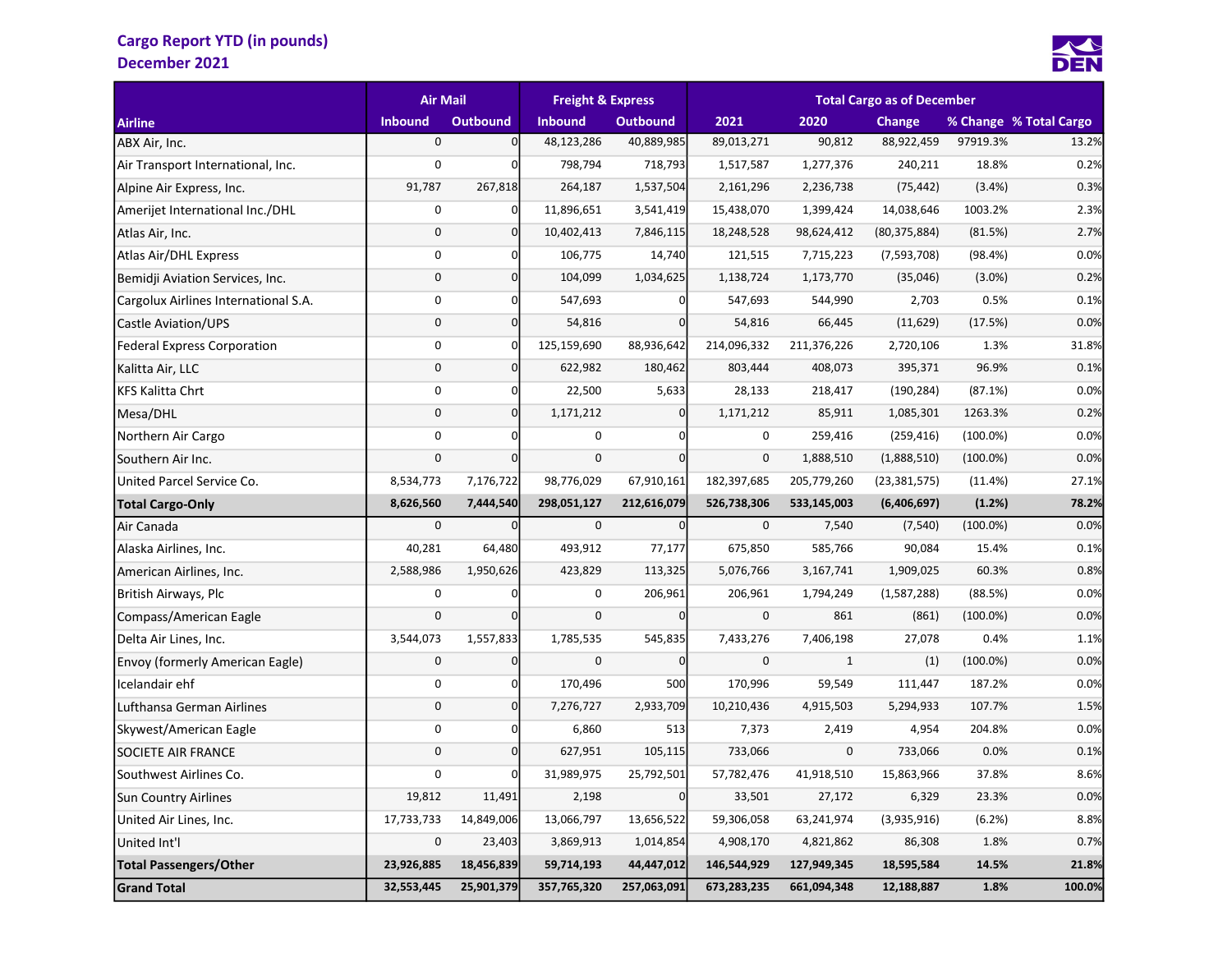## Origination, Destination, and Connecting Passengers December 2021



|                    |             |           |         | <b>Dec-21</b> |         |               |          | <b>Year to Date</b> |         |            |         |               |          |  |  |
|--------------------|-------------|-----------|---------|---------------|---------|---------------|----------|---------------------|---------|------------|---------|---------------|----------|--|--|
|                    |             | 2021      | % Total | 2020          | % Total | <b>Change</b> | % Change | 2021                | % Total | 2020       | % Total | <b>Change</b> | % Change |  |  |
| Destination        |             | 1,620,590 | 30.2%   | 889,770       | 28.1%   | 730,820       | 82.1%    | 17,240,679          | 29.3%   | 10,009,821 | 29.7%   | 7,230,858     | 72.2%    |  |  |
| Originating        |             | 1,590,126 | 29.6%   | 860,994       | 27.2%   | 729,132       | 84.7%    | 17,321,707          | 29.4%   | 10,032,089 | 29.7%   | 7,289,618     | 72.7%    |  |  |
| Transfer           |             | 2,156,891 | 40.2%   | 1,412,423     | 44.7%   | 744,468       | 52.7%    | 24,266,166          | 41.2%   | 13,699,219 | 40.6%   | 10,566,947    | 77.1%    |  |  |
| <b>Total</b>       |             | 5,367,607 | 100.0%  | 3,163,187     | 100.0%  | 2,204,420     | 69.7%    | 58,828,552          | 100.0%  | 33,741,129 | 100.0%  | 25,087,423    | 74.4%    |  |  |
| Enplanement        | Originating | 1,590,126 | 29.6%   | 860,994       | 27.2%   | 729,132       | 84.7%    | 17,321,707          | 29.4%   | 10,032,089 | 29.7%   | 7,289,618     | 72.7%    |  |  |
|                    | Transfer    | 1,073,693 | 20.0%   | 705,250       | 22.3%   | 368,443       | 52.2%    | 12,096,175          | 20.6%   | 6,841,754  | 20.3%   | 5,254,421     | 76.8%    |  |  |
|                    | Total       | 2,663,819 | 49.6%   | 1,566,244     | 49.5%   | 1,097,575     | 70.1%    | 29,417,882          | 50.0%   | 16,873,843 | 50.0%   | 12,544,039    | 74.3%    |  |  |
| Deplanement        | Destination | 1,620,590 | 30.2%   | 889,770       | 28.1%   | 730,820       | 82.1%    | 17,240,679          | 29.3%   | 10,009,821 | 29.7%   | 7,230,858     | 72.2%    |  |  |
|                    | Transfer    | 1,083,198 | 20.2%   | 707,173       | 22.4%   | 376,025       | 53.2%    | 12,169,991          | 20.7%   | 6,857,465  | 20.3%   | 5,312,526     | 77.5%    |  |  |
|                    | Total       | 2,703,788 | 50.4%   | 1,596,943     | 50.5%   | 1,106,845     | 69.3%    | 29,410,670          | 50.0%   | 16,867,286 | 50.0%   | 12,543,384    | 74.4%    |  |  |
| <b>Grand Total</b> |             | 5,367,607 | 100.0%  | 3,163,187     | 100.0%  | 2,204,420     | 69.7%    | 58,828,552          | 100.0%  | 33,741,129 | 100.0%  | 25,087,423    | 74.4%    |  |  |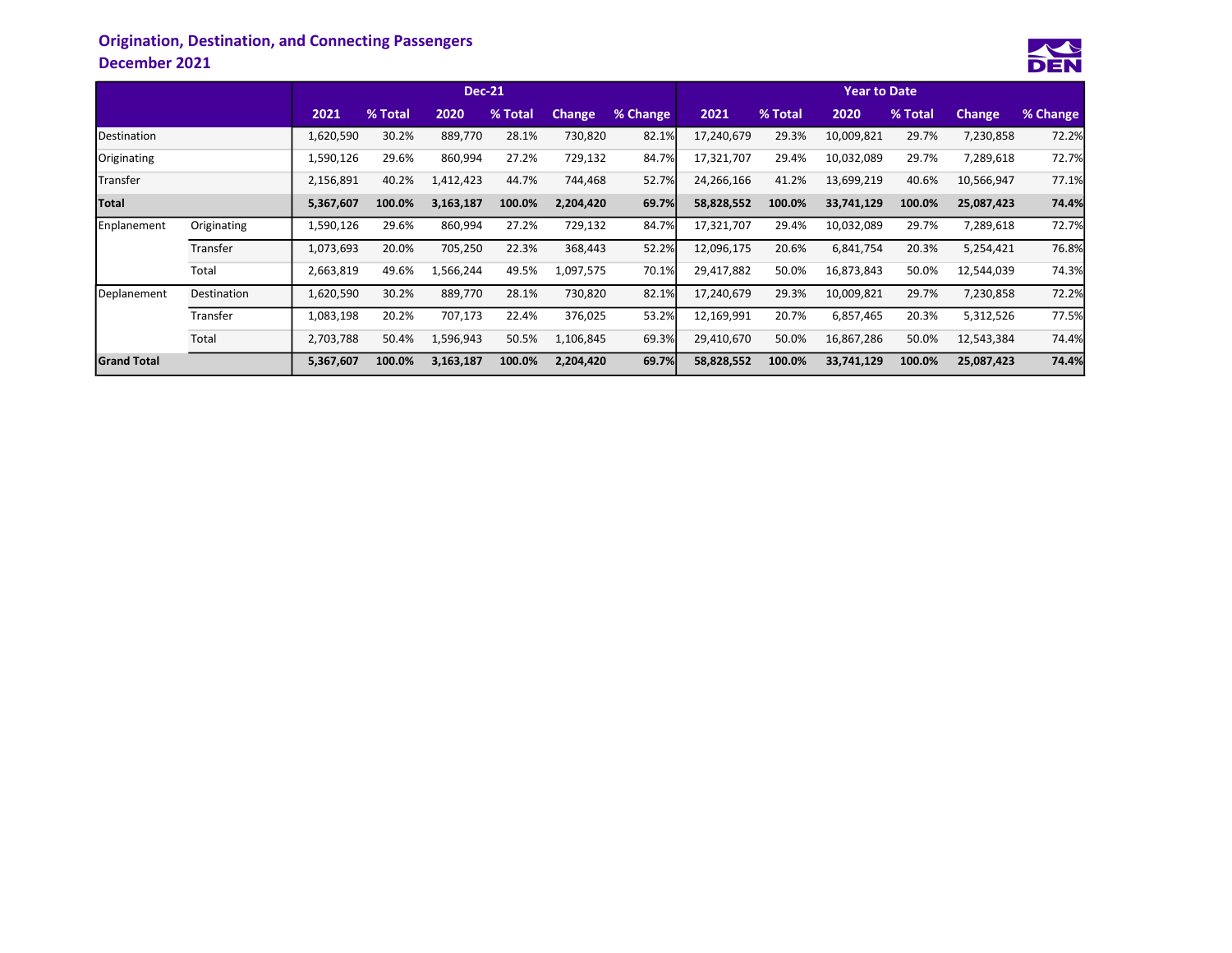### Enplaned and Deplaned O&D and Transfer Passengers December 2021



| <b>Airline</b>        |                                                   |                    | <b>Outbound</b> |              |        |                    | <b>Inbound</b>  |              |        |                      |        |              |       |                                                |
|-----------------------|---------------------------------------------------|--------------------|-----------------|--------------|--------|--------------------|-----------------|--------------|--------|----------------------|--------|--------------|-------|------------------------------------------------|
|                       |                                                   | <b>Originating</b> | <b>Transfer</b> | <b>Total</b> | %Total | <b>Destination</b> | <b>Transfer</b> | <b>Total</b> | %Total | <b>Total O&amp;D</b> |        |              |       | %O&D Total Transfer %Transfer Total Passengers |
| <b>United</b>         | United Air Lines, Inc.                            | 429,464            | 466,094         | 895,558      | 33.6%  | 434,798            | 476,237         | 911,035      | 33.7%  | 864,262              | 47.8%  | 942,331      | 52.2% | 1,806,593                                      |
|                       | United Int'l                                      | 25,219             | 20,005          | 45,224       | 1.7%   | 23,368             | 20,017          | 43,385       | 1.6%   | 48,587               | 54.8%  | 40,022       | 45.2% | 88,609                                         |
|                       | United Int'l Pre-clear                            | 1,116              | 4,895           | 6,011        | 0.2%   | 803                | 4,796           | 5,599        | 0.2%   | 1,919                | 16.5%  | 9,691        | 83.5% | 11,610                                         |
|                       | <b>Total</b>                                      | 455,799            | 490,994         | 946,793      | 35.5%  | 458,969            | 501,050         | 960,019      | 35.5%  | 914,768              | 48.0%  | 992,044      | 52.0% | 1,906,812                                      |
| <b>United Express</b> | Champlain Enterprises, LLC d/b/a CommutAir        | 9,390              | 26,442          | 35,832       | 1.3%   | 9,754              | 27,077          | 36,831       | 1.4%   | 19,144               | 26.3%  | 53,519       | 73.7% | 72,663                                         |
|                       | SkyWest Airlines, Inc.                            | 74,155             | 180,706         | 254,861      | 9.6%   | 75,452             | 180,532         | 255,984      | 9.5%   | 149,607              | 29.3%  | 361,238      | 70.7% | 510,845                                        |
|                       | SkyWest Airlines/UAX Int'l.                       | 579                | 2,233           | 2,812        | 0.1%   | 767                | 2,098           | 2,865        | 0.1%   | 1,346                | 23.7%  | 4,331        | 76.3% | 5,677                                          |
|                       | <b>Total</b>                                      | 84,124             | 209,381         | 293,505      | 11.0%  | 85,973             | 209,707         | 295,680      | 10.9%  | 170,097              | 28.9%  | 419,088      | 71.1% | 589,185                                        |
|                       | <b>Total United</b>                               | 539,923            | 700,375         | 1,240,298    | 46.6%  | 544,942            | 710,757         | 1,255,699    | 46.4%  | 1,084,865            | 43.5%  | 1,411,132    | 56.5% | 2,495,997                                      |
| Southwest             | Southwest Airlines Co.                            | 503,481            | 292,013         | 795,494      | 29.9%  | 512,391            | 292,013         | 804,404      | 29.8%  | 1,015,872            | 63.5%  | 584,026      | 36.5% | 1,599,898                                      |
|                       | Southwest Airlines Co. Int'l.                     | 8,925              | 3,645           | 12,570       | 0.5%   | 8,559              | 3,645           | 12,204       | 0.5%   | 17,484               | 70.6%  | 7,290        | 29.4% | 24,774                                         |
|                       | <b>Total</b>                                      | 512,406            | 295,658         | 808,064      | 30.3%  | 520,950            | 295,658         | 816,608      | 30.2%  | 1,033,356            | 63.6%  | 591,316      | 36.4% | 1,624,672                                      |
| <b>Frontier</b>       | Frontier Airlines, Inc.                           | 167,666            | 67,109          | 234,775      | 8.8%   | 172,572            | 66,740          | 239,312      | 8.9%   | 340,238              | 71.8%  | 133,849      | 28.2% | 474,087                                        |
|                       | Frontier Int'l                                    | 12,985             | $\mathbf 0$     | 12,985       | 0.5%   | 8,843              | $\mathbf 0$     | 8,843        | 0.3%   | 21,828               | 100.0% | 0            | 0.0%  | 21,828                                         |
|                       | <b>Total</b>                                      | 180,651            | 67,109          | 247,760      | 9.3%   | 181,415            | 66,740          | 248,155      | 9.2%   | 362,066              | 73.0%  | 133,849      | 27.0% | 495,915                                        |
| <b>Delta</b>          | Delta Air Lines, Inc.                             | 117,385            | $\mathsf 0$     | 117,385      | 4.4%   | 123,780            | $\mathsf 0$     | 123,780      | 4.6%   | 241,165              | 100.0% | $\mathbf 0$  | 0.0%  | 241,165                                        |
|                       | SkyWest/Delta Connection                          | 6,545              | $\mathsf 0$     | 6,545        | 0.2%   | 6,850              | $\mathbf 0$     | 6,850        | 0.3%   | 13,395               | 100.0% | $\mathsf 0$  | 0.0%  | 13,395                                         |
|                       | <b>Total</b>                                      | 123,930            | $\mathbf{0}$    | 123,930      | 4.7%   | 130,630            | $\mathbf{0}$    | 130,630      | 4.8%   | 254,560              | 100.0% | $\mathbf{0}$ | 0.0%  | 254,560                                        |
| American              | American Airlines, Inc.                           | 120,535            | $\mathbf 0$     | 120,535      | 4.5%   | 128,795            | $\mathbf{0}$    | 128,795      | 4.8%   | 249,330              | 100.0% | $\mathbf 0$  | 0.0%  | 249,330                                        |
|                       | Skywest/American Eagle                            | 3,455              | $\mathsf 0$     | 3,455        | 0.1%   | 3,680              | $\mathbf{0}$    | 3,680        | 0.1%   | 7,135                | 100.0% | $\mathbf 0$  | 0.0%  | 7,135                                          |
|                       | <b>Total</b>                                      | 123,990            | $\mathbf 0$     | 123,990      | 4.7%   | 132,475            | $\mathbf{0}$    | 132,475      | 4.9%   | 256,465              | 100.0% | $\mathbf{0}$ | 0.0%  | 256,465                                        |
| Other                 | Aerovias de Mexico S.A. de C.V. Post-Petition     | 8,645              | $\mathbf 0$     | 8,645        | 0.3%   | 7,646              | $\mathsf 0$     | 7,646        | 0.3%   | 16,291               | 100.0% | $\mathsf{O}$ | 0.0%  | 16,291                                         |
|                       | Air Canada                                        | 3,421              | 4,725           | 8,146        | 0.3%   | 3,129              | 4,321           | 7,450        | 0.3%   | 6,550                | 42.0%  | 9,046        | 58.0% | 15,596                                         |
|                       | Alaska Airlines, Inc.                             | 17,189             | $\mathbf 0$     | 17,189       | 0.6%   | 18,208             | $\mathsf 0$     | 18,208       | 0.7%   | 35,397               | 100.0% | $\mathbf 0$  | 0.0%  | 35,397                                         |
|                       | Allegiant Air, LLC                                | 2,144              | $\mathbf 0$     | 2,144        | 0.1%   | 2,219              | $\mathbf 0$     | 2,219        | 0.1%   | 4,363                | 100.0% | $\mathbf 0$  | 0.0%  | 4,363                                          |
|                       | Boutique Air, Inc.                                | 463                | $\mathsf 0$     | 463          | 0.0%   | 468                | $\mathsf 0$     | 468          | 0.0%   | 931                  | 100.0% | $\mathbf 0$  | 0.0%  | 931                                            |
|                       | British Airways, Plc                              | 3,033              | 47              | 3,080        | 0.1%   | 3,813              | 34              | 3,847        | 0.1%   | 6,846                | 98.8%  | 81           | 1.2%  | 6,927                                          |
|                       | Compania Panamena de Aviacion S.A. (COPA)         | 1,719              | 572             | 2,291        | 0.1%   | 1,684              | 447             | 2,131        | 0.1%   | 3,403                | 77.0%  | 1,019        | 23.0% | 4,422                                          |
|                       | Concesionaria Vuela Compañía de Aviación, SAPI de | 7,480              | $\mathsf 0$     | 7,480        | 0.3%   | 6,573              | $\mathbf 0$     | 6,573        | 0.2%   | 14,053               | 100.0% | 0            | 0.0%  | 14,053                                         |
|                       | Icelandair ehf                                    | 1,366              | $\mathbf 0$     | 1,366        | 0.1%   | 1,281              | $\mathbf 0$     | 1,281        | 0.0%   | 2,647                | 100.0% | $\mathsf 0$  | 0.0%  | 2,647                                          |
|                       | Jazz Aviation LP                                  | 782                | 1,081           | 1,863        | 0.1%   | 684                | 945             | 1,629        | 0.1%   | 1,466                | 42.0%  | 2,026        | 58.0% | 3,492                                          |
|                       | JetBlue Airways Corporation                       | 13,283             | $\mathbf 0$     | 13,283       | 0.5%   | 14,197             | $\mathsf 0$     | 14,197       | 0.5%   | 27,480               | 100.0% | $\mathbf 0$  | 0.0%  | 27,480                                         |
|                       | K.L.A.C d/b/a Denver Air Connection               | 2,986              | $\mathbf 0$     | 2,986        | 0.1%   | 3,043              | $\mathbf 0$     | 3,043        | 0.1%   | 6,029                | 100.0% | 0            | 0.0%  | 6,029                                          |
|                       | Lufthansa German Airlines                         | 5,658              | 3,717           | 9,375        | 0.4%   | 5,463              | 3,881           | 9,344        | 0.3%   | 11,121               | 59.4%  | 7,598        | 40.6% | 18,719                                         |
|                       | Southern Airways Express                          | 243                | $\pmb{0}$       | 243          | 0.0%   | 307                | $\mathbf 0$     | 307          | 0.0%   | 550                  | 100.0% | 0            | 0.0%  | 550                                            |
|                       | Spirit Airlines, Inc.                             | 38,061             | 409             | 38,470       | 1.4%   | 38,711             | 415             | 39,126       | 1.4%   | 76,772               | 98.9%  | 824          | 1.1%  | 77,596                                         |
|                       | <b>Sun Country Airlines</b>                       | 2,753              | $\mathbf 0$     | 2,753        | 0.1%   | 2,752              | $\mathbf 0$     | 2,752        | 0.1%   | 5,505                | 100.0% | $\mathsf 0$  | 0.0%  | 5,505                                          |
|                       | <b>Total</b>                                      | 109,226            | 10,551          | 119,777      | 4.5%   | 110,178            | 10,043          | 120,221      | 4.4%   | 219,404              | 91.4%  | 20,594       | 8.6%  | 239,998                                        |
| <b>Grand Total</b>    |                                                   | 1,590,126          | 1,073,693       | 2,663,819    | 100.0% | 1,620,590          | 1,083,198       | 2,703,788    | 100.0% | 3,210,716            | 59.8%  | 2.156.891    | 40.2% | 5,367,607                                      |